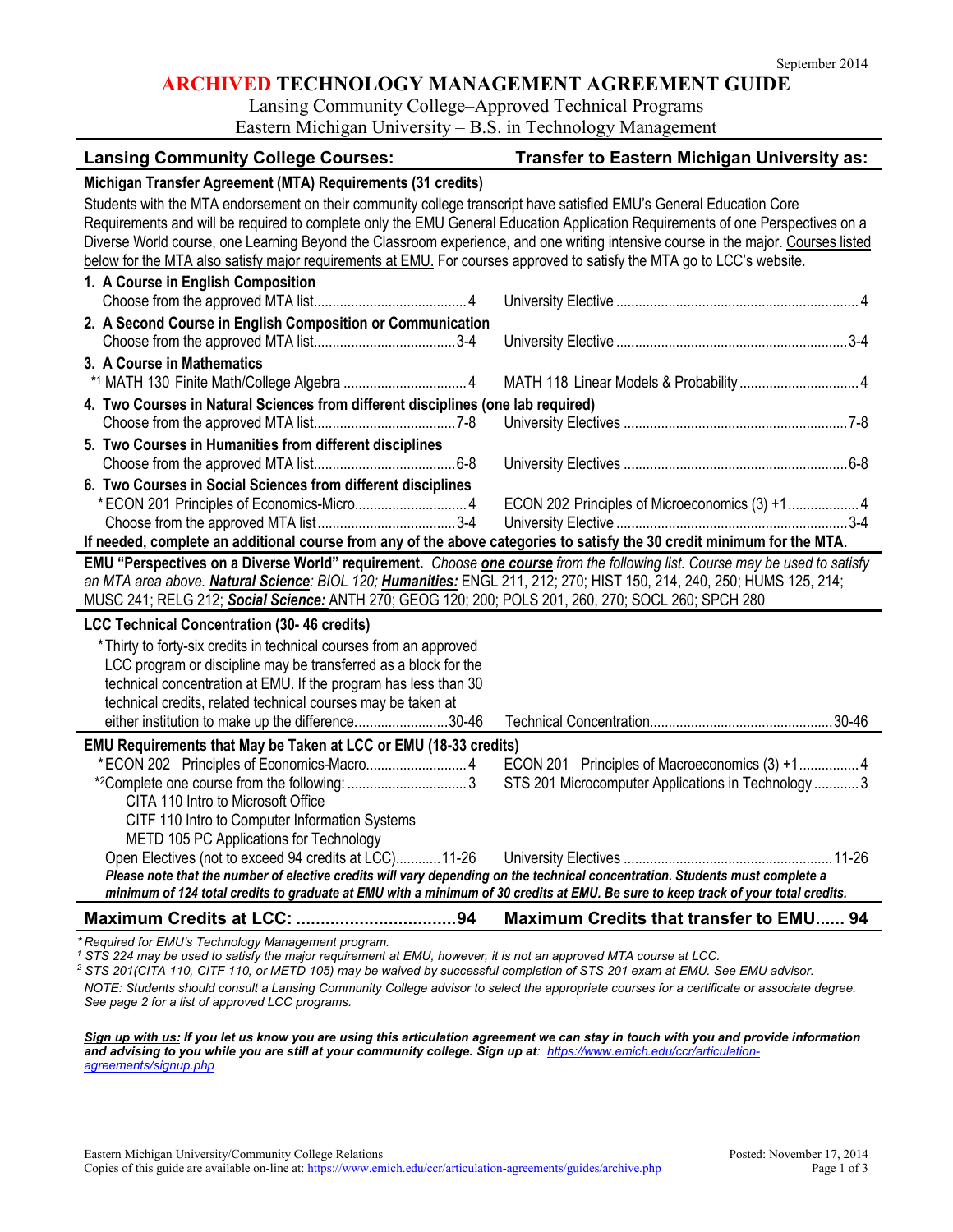# **ARCHIVED TECHNOLOGY MANAGEMENT AGREEMENT GUIDE**

Lansing Community College–Approved Technical Programs Eastern Michigan University – B.S. in Technology Management

| <b>Completion of EMU's Technology Management</b>                                             |                                                                                        |
|----------------------------------------------------------------------------------------------|----------------------------------------------------------------------------------------|
| Program                                                                                      | <b>Approved LCC Programs and Disciplines</b>                                           |
|                                                                                              | Alternative Energy Technology - All Tracks                                             |
| <b>Major Requirements</b><br>$(30-33 \text{ credits})$                                       | Architectural Technology - All Tracks                                                  |
| <b>Core Courses (18 credits)</b>                                                             | Automotive Technology - All Tracks<br>Aviation - All Tracks                            |
|                                                                                              | Civil Technology                                                                       |
| TM 212 Management of Technological Change 3                                                  | <b>Collision Repair</b>                                                                |
| TM 311 Information Technology Mgmt & Organizations  3                                        | Computer Graphics - All Tracks                                                         |
| <sup>1</sup> TM 314WSociotechnical Systems App to Proc Imprvmt 3                             | Computer Information Technology - All Tracks                                           |
| TM 402                                                                                       | <b>Computer Numerical Control</b><br>Criminal Justice (Corrections or Law Enforcement) |
| Senior Seminar in Technology Management  3<br>TM 415                                         | Digital Media, Audio & Cinema - All Tracks                                             |
|                                                                                              | <b>Electrical Technology</b>                                                           |
| <b>Technology Mgmt Electives (12-15 credits)</b>                                             | <b>Emergency Medical Services</b>                                                      |
|                                                                                              | Fire Science Technology                                                                |
| At least 3 hours at the 300/400 level must be completed and at                               | Graphic Design                                                                         |
| least one writing intensive course must be completed. See the                                | Geographic Information Systems<br>Heat & AC/Building Maintenance                       |
| Program Coordinator for other writing intensive courses.<br><b>ACC 130</b>                   | Heavy Equipment Repair Technology                                                      |
| Accounting for Non-business Majors (3)<br><b>ACC 240</b><br>Prin of Financial Accounting (3) | Manufacturing Engineering Technology -All Tracks                                       |
| <b>ACC 241</b><br>Prin of Managerial Accounting (3)                                          | Nursing                                                                                |
| <b>ACC 358</b><br>Analysis of Financial Statements (3)                                       | Paramedic                                                                              |
| Principles of Finance (3)<br><b>FIN 350</b>                                                  | Photographic Imaging Technologies<br>Radiologic Technology                             |
| <b>LAW 293</b><br>Legal Environment of Business (3)                                          | <b>Residential Building</b>                                                            |
| Employment Law (3)<br>LAW 403                                                                | Surgical Technology                                                                    |
| MKTG 360 Principles of Marketing (3)                                                         | <b>Welding Technology</b>                                                              |
| MKTG 369 Advertising (3)                                                                     | Other programs approved by Program Coordinator                                         |
| MGMT 384 Human Resource Management (3)                                                       |                                                                                        |
| MGMT 386 Organizational Behavior & Theory (3)                                                |                                                                                        |
| <sup>1</sup> MGMT 480W Management Responsibility & Ethics (3)                                |                                                                                        |
| TM 306<br>Quantitative Analysis of Sustainability Issues (3)                                 |                                                                                        |
| <b>TM 308</b><br>Seminar in Technological Impacts (3)                                        |                                                                                        |
| 2 TM 387<br>Cooperative Education                                                            |                                                                                        |
| TM 377/378/379 Special Topics (1/2/3)                                                        |                                                                                        |
| TM 477/478/479 Special Topics (1/2/3)                                                        |                                                                                        |
| <b>Additional Requirement</b><br>$(0-3$ credits)                                             |                                                                                        |
| One LBC course or noncredit experience must be completed                                     |                                                                                        |
| at EMU. TM 387 Cooperative Education satisfies the LBC                                       |                                                                                        |
| requirement.                                                                                 |                                                                                        |
|                                                                                              |                                                                                        |
| Minimum Credits at EMU: 30-33                                                                |                                                                                        |
|                                                                                              |                                                                                        |
| Minimum Credits to Graduate: 124                                                             |                                                                                        |
|                                                                                              |                                                                                        |

*<sup>1</sup> Satisfies EMU's Writing Intensive requirement*

*<sup>2</sup> Satisfies EMU's Learning beyond the Classroom requirement*

*NOTE: If sufficient credits are not transferred from the community college, additional electives must be completed at EMU to satisfy the minimum of 124 credit hours required to graduate.*